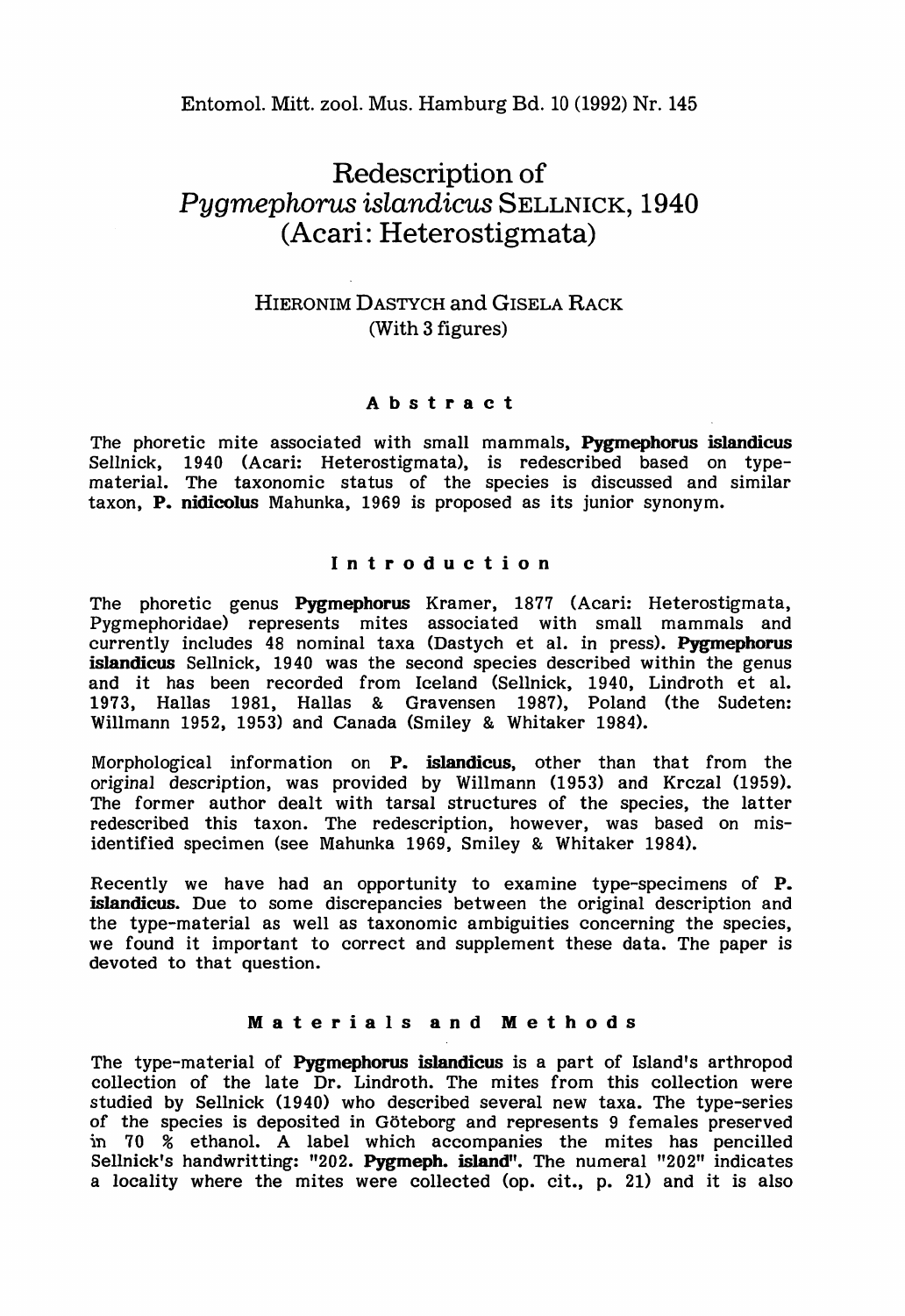included in a list of surveyed taxa ["Pygmephorus islandicus sp. n.", "SW. Isl. 202: Reykjavik  $(14)$ ": op. cit., p. 30)]. The original description of the species was based on 14 females and a supposed male (op. cit., p. 30). However, the whereabouts of the five lacking females and a male from the type-series are unknown. One can not exclude that Sellnick deposited separately in his working collection in Königsberg, completely destroyed after World War 11. Sellnick has not designated a holotype, thus all these specimens had a status of syntypes. The lectotype and paralectotypes are designated in this paper.

The mites were transferred with a micropipette from ethanol into lactic acid and temporarily mounted in this medium on microslides. The observations were carried out using phase- and interference contrast microscopy. SUbsequently, three specimens were rinsed in distilled water for 6 hours and mounted separately as permanent slide preparations in chloral gum (Swan's medium). After examination the remaining specimens were also rinsed in water and returned to ethanol. If not mentioned otherwise, all measurements are for  $n = 9$ . In parentheses, arithmetic mean and measurements of the lectotype are given, respectively. Setal notation and terminology of structures follow Lindquist (1977, 1986) and has been explained elsewhere (Dastych & Rack 1991). All measurements are in micrometers (um).

The type-series is slightly worn-out and some specimens are mutilated. Moreover, the material is softened and more transparent than the mites of Pygmephorus usually are, as a result of influence of lactic acid used by Sellnick (and us) for temporary slide preparation. All these specimens are also characterized by weak formation of setal barbs. The lectotype and one paralectotype (two slides) and six paralectotypes (in ethanol) are housed in the Naturhistoriska Museet in Goteborg (Sweden). One paralectotype (slide) is deposited in the Zoologisches Museum, Universitat Hamburg (Reg. No. A 100/91).

#### Redescription

#### Pygmephorus islandicus Sellnick, 1940 (Figs 1-3)

- 1940 Pygmephorus islandicus Sellnick (in: K. Vet. O. Vitterh. Samh. Hand!., 6: 1-129, Stockholm, pp. 120-123, Figs 122, 124, 126, 128, 130, 131)
- 1952, 1953 P. islandicus: Willmann (misidentified P. stammeri Krczal, 1959)
- 1959 P. islandicus: Krczal (misidentified P. stammeri)
- 1969 P. islandicus: Mahunka
- 1969 P. nidicolus: Mahunka (new synonym)
- 1973 P. islandicus: Lindroth et aI.
- 1975 P. nidicolus: Rack (misidentified P. idei Smiley & Whitaker, 1979)
- 1981 P. islandicus: Hallas
- 1982 P. nidicolus: Whitaker et al.
- 1984 P. islandicus: Smiley & Whitaker
- 1987 P. islandicus: Hallas & Gravesen

MATERIAL EXAMINED. 9 females from old hay, Reykjavik, 5. August 1929, colI. C. Lindroth (type-series). Other material: holotype of P. nidicolus Mahunka, 1969.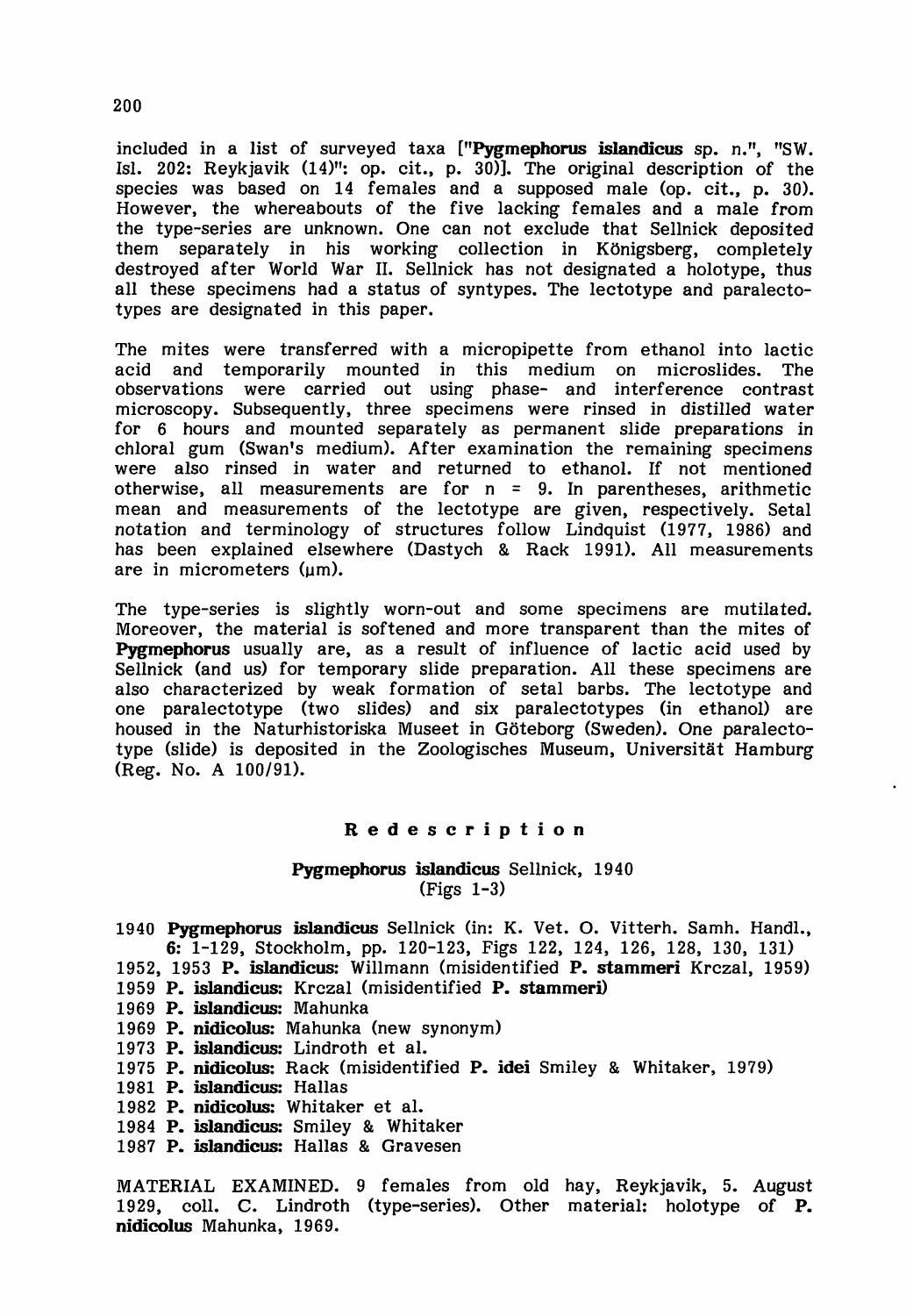

Figs 1-3: Pygmephorus islandicus Sellnick, 1940: 1 = tibiotarsus, dorsal view; 2 = terminal unit of tarsus III with claws and empodium, ventral view; 3 = terminal unit of tarsus IV, dorsolateral view (paralectotypes).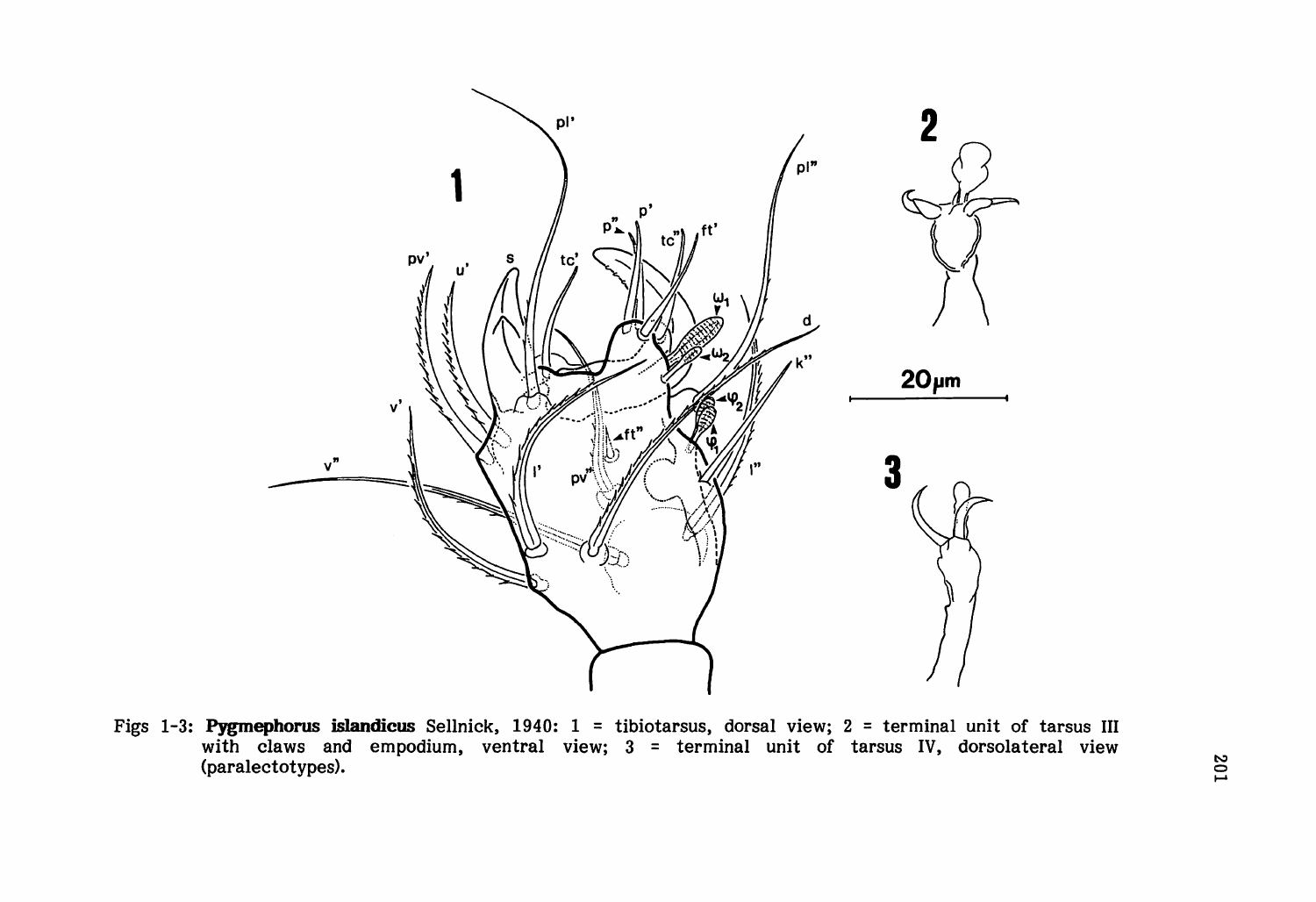DIAGNOSIS. Median-sized **Pygmephorus** with setiform and barbed setae e, h2, TrIV v'.Claws II and III small, smooth and with thickened bases.

DESCRIPTION. The length of the body ranges from 216 to 406  $\mu$ m ( $\bar{x}$  = 322.5; 375). Gnathosomal dorsum with two pairs of smooth cheliceraI setae (chI and ch2) and a pair of supracoxal setae pp. Their length formula is chI> ch2> pp. Prodorsal shield with drop-shaped, slightly elongated stigmata.

Idiosomal setae are barbed, but sometimes the barbs are difficult to discern. Setae v1 are 37-78 long ( $\bar{x}$  = 55.0; 42), the length of setae v2 is 28-50 ( $\bar{x}$  = 41.1; 32). Setae sc2 are 50-90 long ( $\bar{x}$  = 70.7; 64, n = 8). Distance between setae 1b und 1c is longer than that between setae la and 1b or, rarely, they are of equal length. Setae e are 22-59 long  $(\bar{x} =$ 46.0: 40), setae h2 are 22-53 ( $\bar{x}$  = 40.0; 38) in length. The length of setae h2 is 76-100 % of the length of setae e  $(\bar{x} = 87.0 \text{ %}; 95 \text{ %})$ . Distance between setae e and f is relatively large  $(10-20, \bar{x} = 15.1; 12)$ , the insertion of the setae bases varies slightly. Seta 1c is flattened, with thickened edges and betwen them occurs thin, transparent membrane, giving an impression of the seta bifurcation. Setae 2c are  $50-70$  long ( $\bar{x}$  = 63.5; 46, n = 7), the length of setae 2b is 31-50  $(\bar{x} = 43.3; 37, n = 5)$ . Formation of caudal setae and distance between them are as those illustrated by Sellnick (op. cit., Fig. 122). Apodemes 5 and poststernal apodeme are shaped as an inverted "Y", with a wide angle between the former structures (see op. cit., Fig. 124).

Tibiotarsus I is short (Fig. 1). Modified subunguinal seta s is relatively long and with distinct dorsal tooth in a half of its length. Setae TiTa  $v'$  and I" are located on a small plate. Internal tibiotarsal thickening is roundish, but not separated from the limb wall. Eupathidium ft'' is strikingly small, in a shape of a short, sharp spine and placed anteriad of seta pv' (Fig. 1). The remaining tarsal eupathidia and tibial eupathidium k" are also smooth, other setae on tibiotarsus are more or less barbed. In the largest specimens the eupathidium k $\hat{\phantom{x}}$  is provided with several tiny, hardly discernible granules (phase contrast), probably vestigials of barbs. Seta Fel d is short, smooth and terminates as a membranous, sharp and slightly asymmetrical spine. Setae FeI 1' are short and smooth. The remaining setae on leg I are barbed.

Seta FeII v'' is located anteriad or anteriolaterad of seta FeII d. The following setae on legs II to IV are blade-like and smooth: TaIII pl'', FeIV v and TaIV pl''. Seta TrIV v' is moderately long, setiform and barbed. Other setae on legs are also more or less barbed.

Claws <sup>11</sup> and III are similar in size, small, smooth and with thickened bases (Fig. 2). Claws <sup>11</sup> are also similar in size, but simple (Pig. 3). Empodia on legs <sup>11</sup> and III are small, trilobate and their anterior edges are usually smooth (Fig. 2). However, hardly discernible traces of vertical striation on the empodial edges have been observed in two specimens. Empodial stalks are short. Empodium on leg IV is elongated, rod-like and with rounded apex (Pig. 3).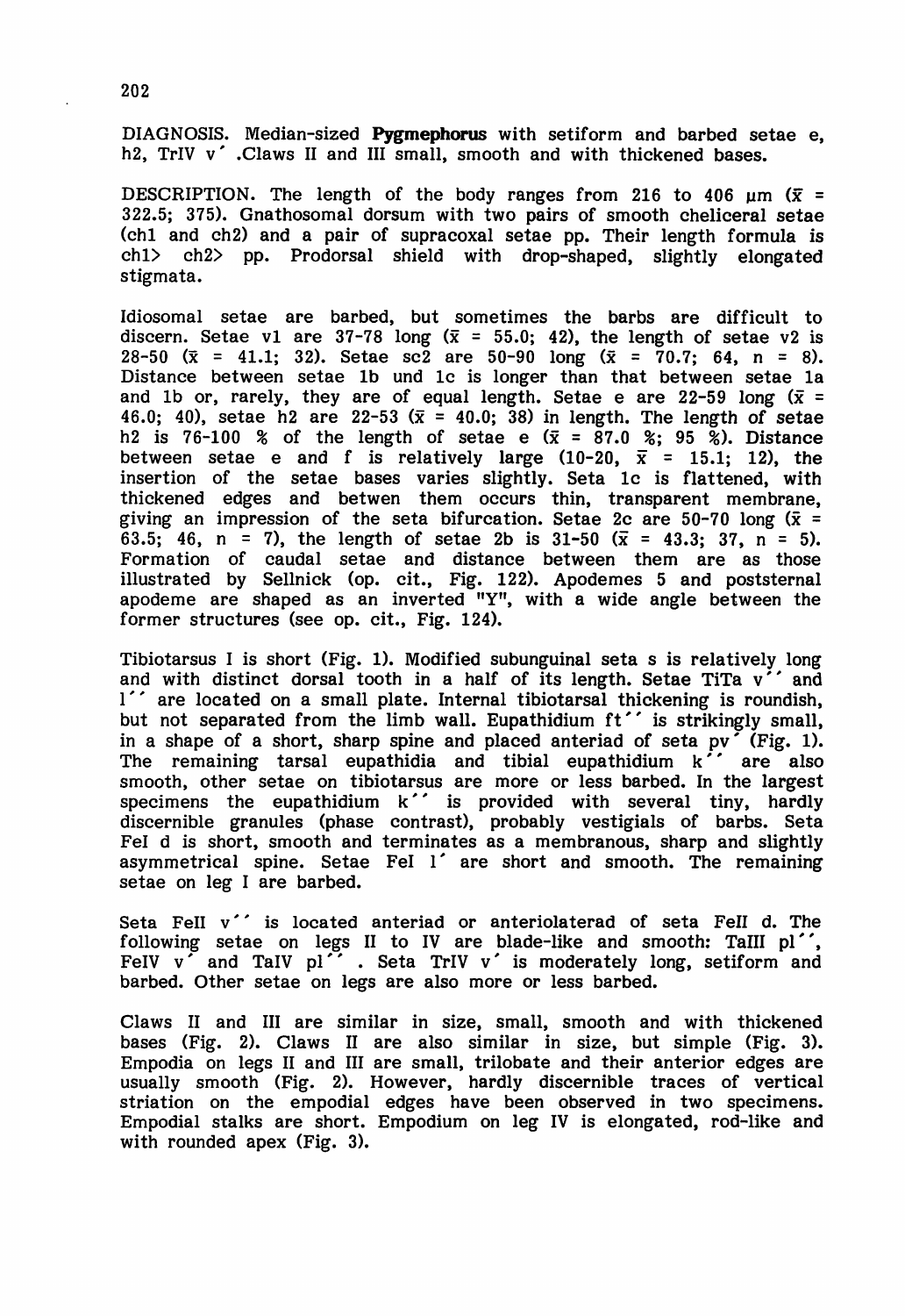#### Discussion

The chaetotaxy and other characters of P. islandicus illustrated originally by Sellnick (1940) agree well those in re-examined, slightly mutilated typespecimens. However, setae vI are longer than v2 and setae 2c are about 1/3-1/4 longer and *1/3* thicker than 2b in the type-material, compared to those in the Sellnick's illustration (op. cit., Figs 122, 124). Moreover, in the type-series, seta 1c is flattened, has distinctly sclerotized lateral edges with a thin transparent cuticular membrane between them. These setae are figured by Sellnick as simple, setiform structures.

In the taxonomy of the genus Pygmephorus, the shape and size of seta TrIV v' is considered as an important specific character. In all typespecimens of P. islandicus the seta is setiform and barbed and as a such it has been described and illustrated by Sellnick (op. cit.). In the majority of other species of the genus the seta is blade-like or spine-like and smooth.

Surprisingly, such a spine-like, smooth seta TrIV v' was found by Krczal (1959) in a sole specimen on which he based the redescription of P. islandicus. The specimen originated from the Sudeten and was determined by Willmann (1952). This identification was confirmed by Sellnick (Krczal 1959: p. 478). However, that shape of the seta indicates some misidenti-'fication of the individual. This conclusion confirms another character described by Willmann (1953) in the same specimen, i.e. a round and sclerotized thickening inside tibiotarsus I distinctly separated from the limb wall. Willmann recognized the structure as a characteristic feature of P. islandicus (op. cit., Fig. 10). Sellnick mentioned nothing about its presence in the original description, but he figured it as adhering to the tibiotarsal wall (1940: Fig. 126). We have found the thickening in all typespecimens of P. islandicus formed similary as that illustrated by Sellnick, i.e. coalesced with and not separated from the limb wall (Fig. 1). Among about thirty species of the genus Pygmephorus examined by us recently, we found separated thickening (as that illustrated by Willmann) only in one species, namely **P. stammeri** Krczal, 1959 (see Dastych et al. 1991). **P.** stammeri has also spine-like and smooth setae TrIV  $v'$ , its setae 2c are shorter than 2b and almost of the same thickness, compared to P. islandicus. All these characters we observed also in the specimen identified as P. islandicus by WilImann\*, thus we have no doubt that it represents P. stammeri. Consequently, as a result of Willmann's misidentification, Krczal (1959) incorrectly based his redescription of P. islandicus on the individual of P. stammeri.

The above ambiguities have already been noted by Mahunka (1969). Then, however, the author recognized the misidentified specimen as a new species and named it P. krczali. From Mahunka's sketchy diagnosis, one can suppose that he has not seen the Willmann's specimen. For that indicates vague statement: "holotype and type-material in Dr. Krczal's collection" (op. cit.). What the author understood under this additional "type-material" is far from clear, since only one individual was examined

The slide is labelled (in pencil): "Pygmephorus islandicus Sell", "Hofeberg, 28. 12. 43 auf Waldspitzmaus", but contains female of P. stammeri Krczal, 1959.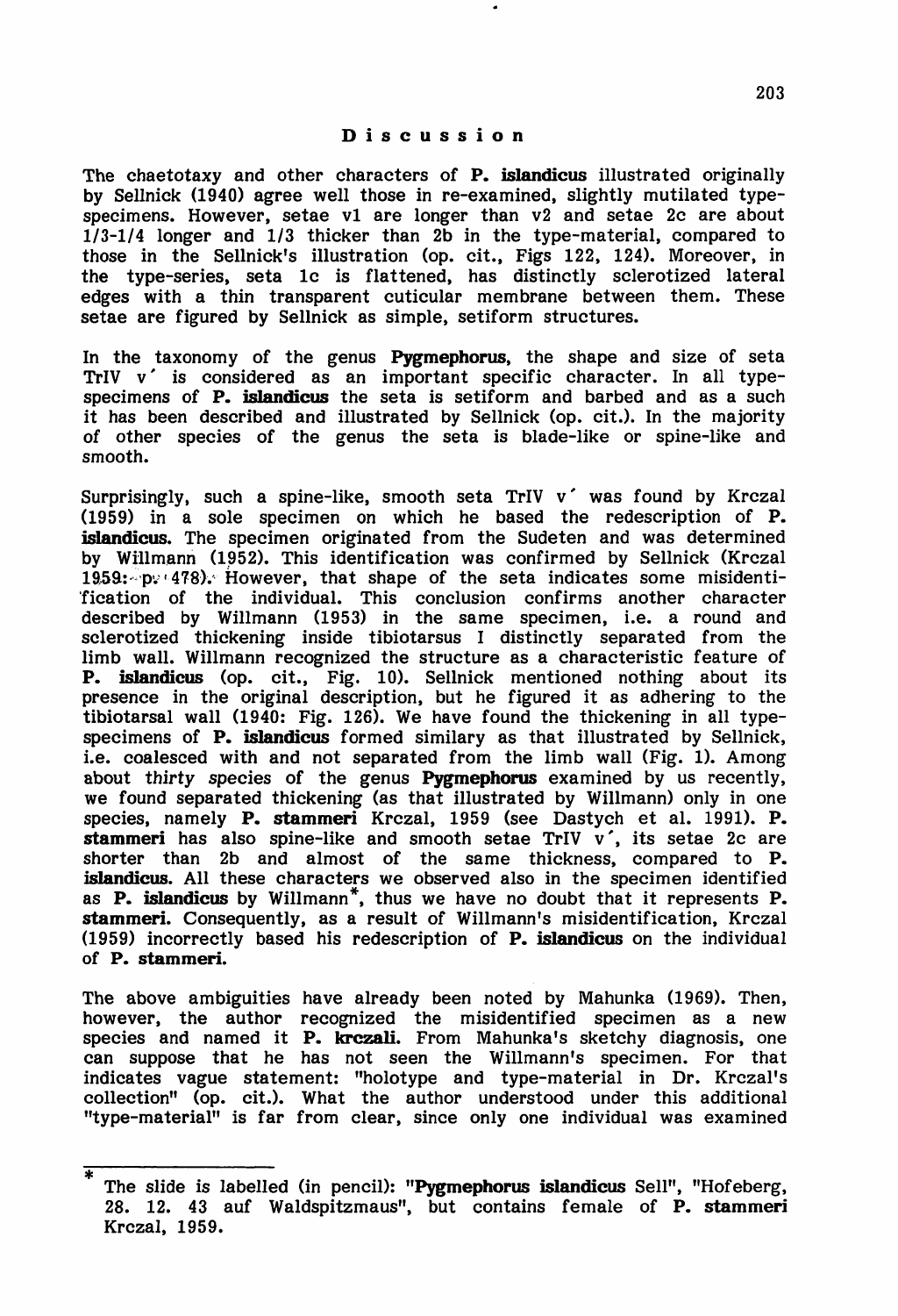by Krczal (1959). Mahunka (op. cit.) recognized P. krczali as a closest relative of his other new species described in the same paper, i.e. P. similis Mahunka, 1969. The latter species is strikingly similar to P. stammeri and described from a sole specimen. The difficulties to separate both taxa have been already discussed by Rack (1975).

Recently P. islandicus has been reported from Canada by Smiley & Whitaker (1984). The authors also discussed its confused taxonomy and recognized then P. krczali as a nomen nudum (op. cit.). The latter taxon is, with no doubt, a junior synonym of P. stammeri (see Dastych et al. in press).

P. islandicus is strikingly similar to P. nidicolus Mahunka, 1969 described from Mongolia. Mahunka (1969) himself found, however, no differences between these taxa when he compared as many as ten important taxonomic characters (op. cit.: Table on p. 93). He presented only two differences separating both species in an identification key (op. cit., p. 92, couple 3 and 4). According to the key, setae e and h2 are of equal length in P. islandicus. Contrarily, in P. nidicolus setae e should be "by half their length longer than ..." setae h2. Moreover, setae 3a are "hardly further spaced from one another than ..." setae 3b in **P. islandicus**, but setae 3a are "spaced much further, almost twice as far, from one another than .." setae 3b in P. nidicolus.

Dr. Mahunka kindly lent us the holotype of P. nidicolus and we compared it with type-material of P. islandicus. The length of setae e and h2 varies in **P. islandicus** and the setae h2 are  $70-100\,$  % of the length of the setae e. In the holotype of **P. nidicolus**, both setae e are  $44 \mu m$  long and setae h2 are 33 and 37  $\mu$ m long, respectively, so the length ratio is 75 % and 85 %. Thus, this character is similarly developed in both taxa. We found also no significant differences in the insertion of setae 3a and 3b in the type-material of both species. Distance between bases of the setae 3b is slightly shorter in the type-material of P. islandicus, compared to that illustrated by Sellnick (1940: Fig. 124). However, the character slightly varies and we found it similarly formed in the holotype of P. nidicolus. Hence, the key characters proposed by Mahunka for separation of these taxa are insufficient.

We observed non-significant differences between these species only in the following characters. In the holotype of **P. nidicolus** tibiotarsal eupathidium k" is covered with distinct, though relatively small barbs. In the typespecimens of P. islandicus this seta is generally smooth. However, in the largest specimens the eupathidium is covered with a few irregularly shaped granules which may represent reduced vestigal barbs. Another difference comprises insertion of setae la to lc. Distance between setae la and 1b is longer than that between lb and le in P. nidicolus. This character, however, varies and on one side of the holotype the distances are 19 and 15  $\mu$ m long, respectively. On another side of the body they are almost equal and have 19 and 18 um in length each. Contrarily, in P. islandicus the distance between seta 1b and lc is longer than that between la and lb. However, we found here, too, slight variation. It should be noted that in the Sellnick's illustration (1940: Fig. 124) the distance are different on both sides of the body. In P. islandicus setae lc are pseudo-bifurcated and in the holotype of P. nidicolus similarly formed seta is located on only one side of the body. The second seta lc, however, seems to be "normal"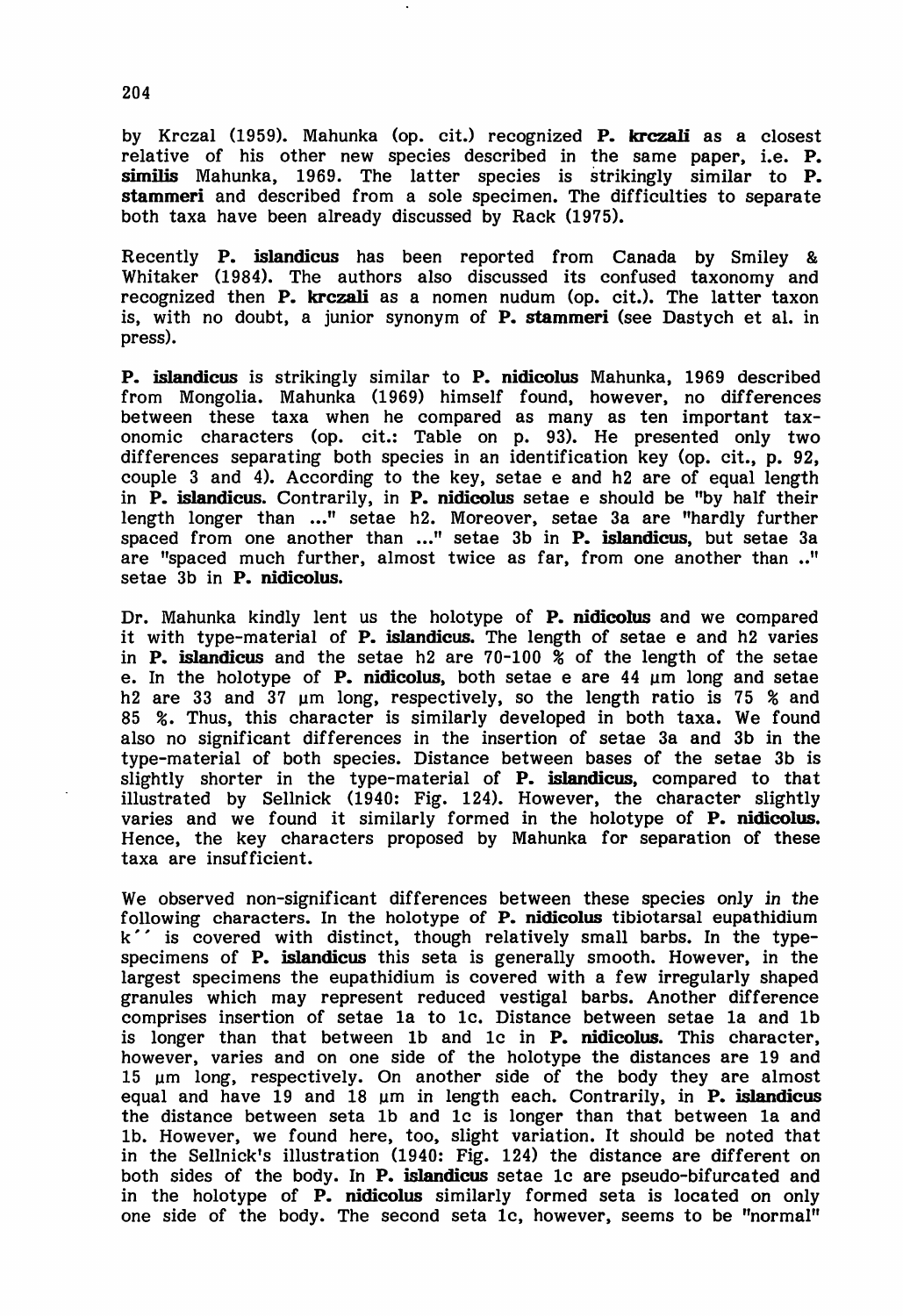in shape. This impression may result from different positioning of the structure. In the holotype of **P.** nidicolus seta  $\text{Fe}$   $\mathbf{v}'$  is aberrantly bifurcated on one side of the body. The remaining taxonomically significant characters are formed similarly in both taxa. Consequently, we propose to recognize P. nidicolus as a junior synonym of P. islandicus.

P. islandicus resembles closely P. idei Smiley & Whitaker, 1979 and P. iglehartae Smiley & Whitaker, 1984. From these species it can be readily separated by the shape of setae GeIV  $v'$  and claws III. The setae are blade-like and smooth in the two latter taxa and setifrom and barbed in P. islandicus. The claws III are simple in P. idei and P. iglehartae (i.e. without thickened bases, thus similar in shape to claws IV) and with thickened bases in **P. islandicus**. Interestingly, all these species have strongly reduced tibiotarsal eupathidium ft'', shaped as a sharp and short spine.

DISTRIBUTION. P. islandicus is know from Iceland (Sellnick 1940, Lindroth et al. 1973, Hallas 1981, Hallas & Gravesen 1987) and Canada (Smiley & Whitaker 1984). As P. nidicolus it has been reported from Mongolia (Mahunka 1969) and Canada (Whitaker et al. 1982). The mite has been found on two species of small mammals, in a nest of such a host and in stored hay (op. cit.). Its record in the Sudeten (Willmann 1952, 1953) refers to P. stammeri. However, records of P. nidicolus from the U.S.A. and Japan (Rack, 1975) refer to another similar species, namely P. idei (see Dastych et al. in press).

#### Acknowledgements

We are grateful to Dr. T. von Proschwitz (Naturhistoriska Museet,  $(Göteborg)$  for the loan of the type-series of **P. islandicus** and his generous donation of one paralectotype to the Zoologisches Museum in Hamburg. We thank Dr. S. Mahunka (Hungarian Natural History Museum, Budapest) and Dr. H. Krczal (Dossenheim) for kind provision of the holotype of P. nidicolus and a specimen of P. stammeri from the Willmann's collection, respectively. We wish to thank Dr. D. Vinyard (Universität Hamburg) for corrections to the English manuscript.

#### Zusammenfassung

Eine phoretisch auf Kleinsäugern vorkommende Milbenart, Pygmephorus islandicus Sellnick, 1940 (Acari: Heterostigmata) wird auf Grund des Typen-Materials nachbeschrieben. Der taxonomische Status der Milbe wird diskutiert, und eine ähnliche Art, P. nidicolus Mahunka, 1969 wird als ihr Synonym vorgeschlagen.

#### References

Dastych, H. & Rack, G., 1991: Two new species of the genus Pygmephorus from Alaskan small mammals (Acari: Heterostigmata). - Entomol. Mitt. zool. Mus. Hamburg, 10: 93-112. Hamburg.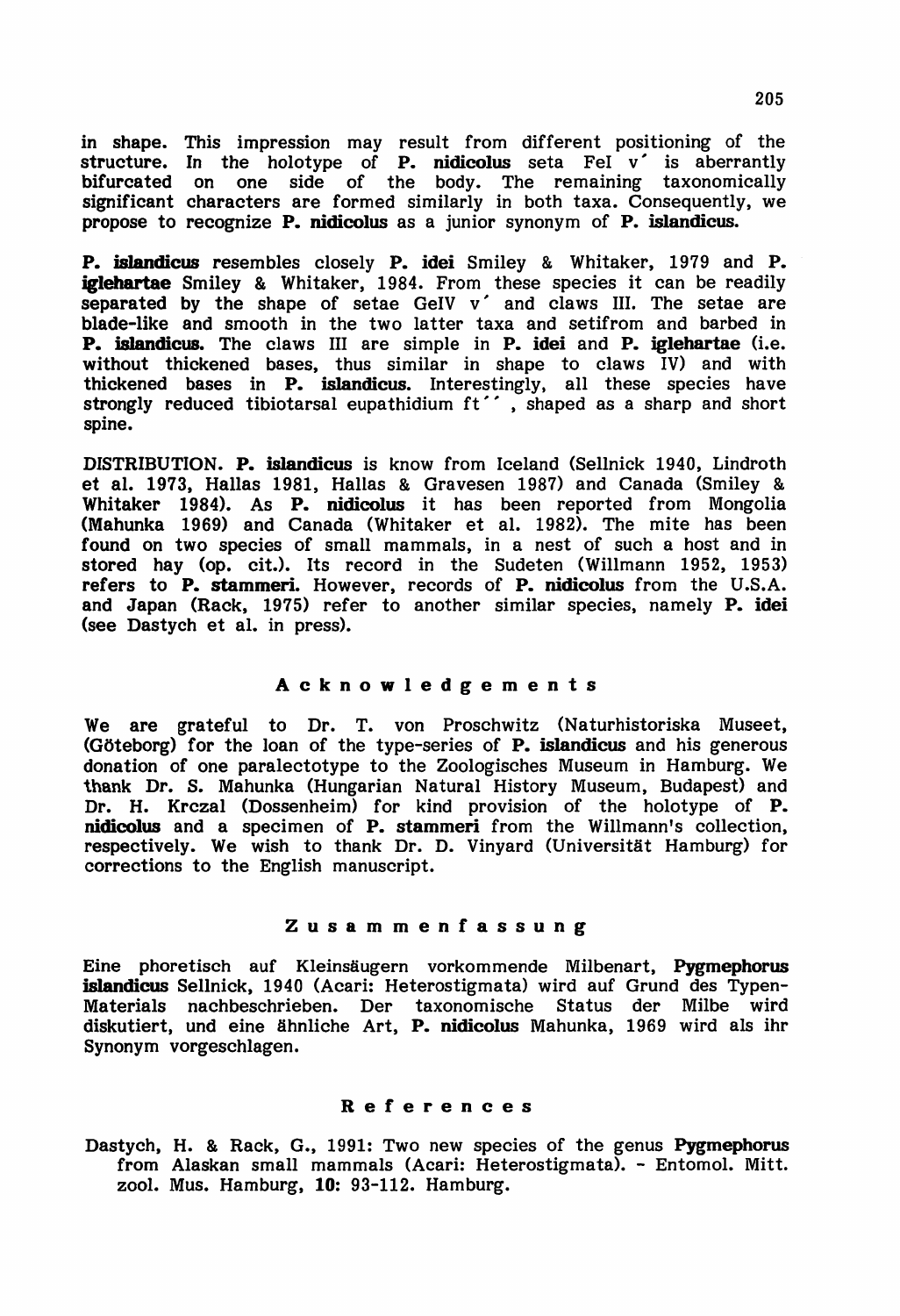- Dastych, H., Rack, G. & Wilson, N., 1991: Notes on mites of the genus Pygmephorus (Acari: Heterostigmata) associated with North American mammals. - Mitt. hamb. zool. Mus. Inst., 88: 161-174. Hamburg.
- Dastych, H., Rack, G. & Wilson, N., in press: Notes on mites of the genus Pygmephorus (Acari: Heterostigmata) associated with North American mammals, 11. - Mitt. hamb. zool. Mus. Inst., 89: Hamburg.
- Hallas, T. E., 1981: Mites of stored hay in Iceland. J. Agr. Res. Icel., 13 (1-2): 61-67. Reykjavik.
- Hallas, T. E., Gravesen, S., 1987: Succession of mites and microfungi in stored hay in Iceland. - Ent. Tidskr., 108: 23-27. Ume&.
- Krczal, H., 1959: Systematik und Okologie der Pyemotiden. In: Stammer H. J.: Beiträge zur Systematik und Ökologie Mitteleuropäischer Acarina. 1 (2. Teil): 385-625. Leipzig.
- Lindquist, E. E., 1977: Homology of dorsal opisthosomal plates, setae and cupules of heterostigmatic mites with those of eleutherengone Prostigmata (Acari). - Acarologia, 19 (1): 97-104. Paris.
- Lindquist, E. E., 1986: The world genera of Tarsonemidae (Acari: Heterostigmata): a morphological, phylogenetic, and systematic revision, with a reclassification of family-group taxa in the Heterostigmata. - Mem. Ent. Soc. Can., 136: 1-517. Ottawa.
- Lindroth, C. H., Anderson, H., Bödvarsson, H., Richter, S. H., 1973: Surtesy, Iceland (The Development of a New Fauna, 1963-1970, Terrestrial Invertebrates). - Entom. Scand., Suppl. 5, Copenhagen.
- Mahunka, S., 1969: Pyemotidae and Scutacaridae IV. Ergebnisse der zoologischen Forschungen von Dr. Z. Kaszab in der Mongolei. - Reichenbachia, 12: 83-112. BUdapest.
- Rack, G., 1975: Phoretisch auf Kleinsäugern gefundene Arten der Gattung Pygmephorus (Acarina, Pygmephoridae). - Mitt. hamb. zool. Mus. Inst., 72: 157-176. Hamburg.
- Sellnick, M., 1940: Die Milbenfauna Islands. Göteb. Kungl. Veten. Vitterh. Handl., (B) 6 (14): 1-129. Stockholm.
- Smiley, R. L., Whitaker, J. C., 1984: Key to New and Old World Pygmephorus species and descriptions of six new species (Acari: Pygmephoridae). - Internat. J. Acarol., 10: 59-73. Oak Park, Michigan.
- Whitaker, J. 0., French, T. W. & Smiley, R. L., 1982: Notes on host relationships and host specificity of mites of the genus Pygmephorus (Acari: Pygmephoridae) on insectivores and rodents from Mount Carleton Provincial Park, New Brunswick. - Internat. J. Acarol., 8: 233-235. Oak Park, Michigan.
- Willmann, C., 1952: Parasitische Milben an Kleinsäugern. Z. Parasitenk., 15: 392-428. Berlin, Gottingen, Heidelberg.